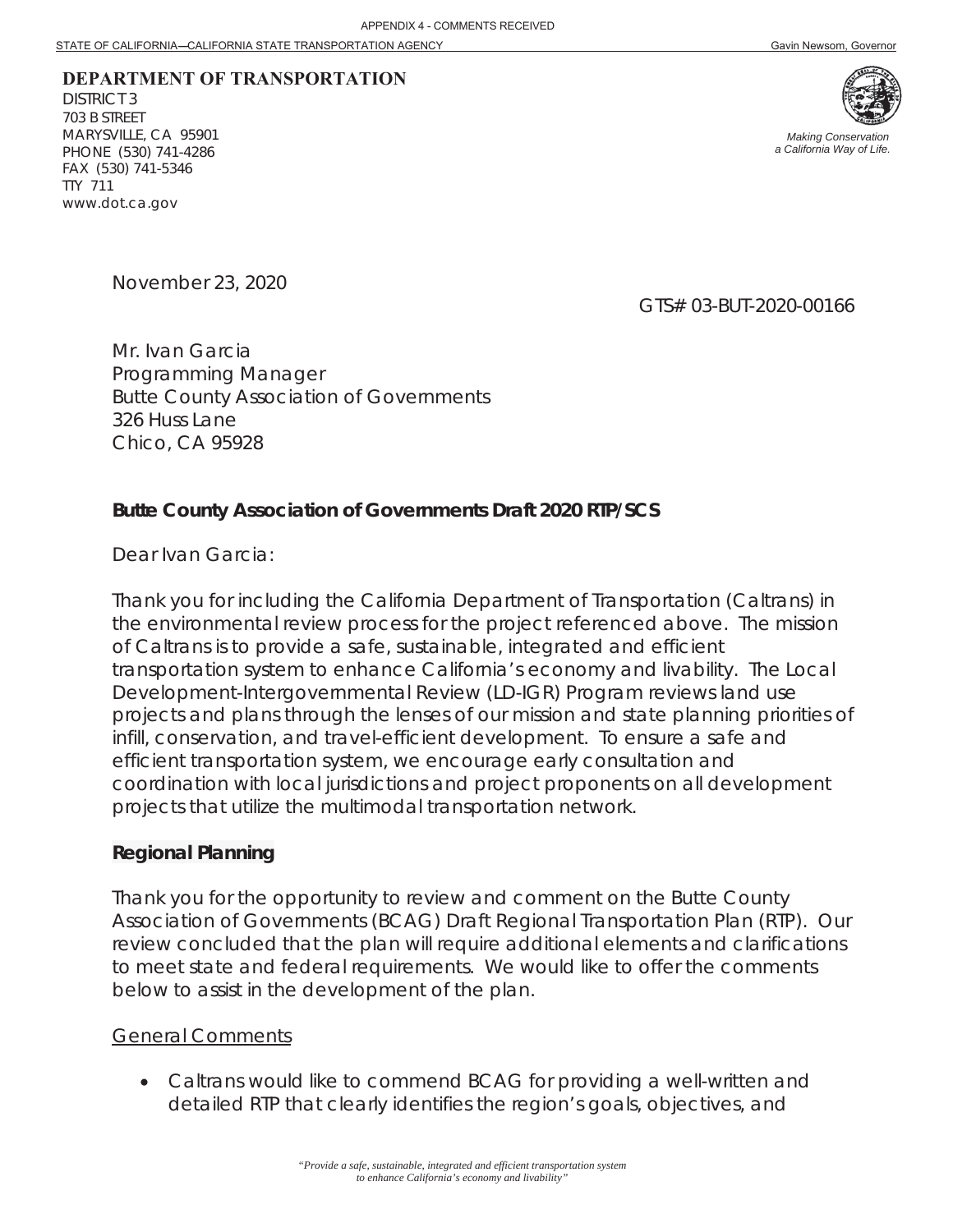actions needed to implement the plan.

- x BCAG should ensure that the RTP Checklist is updated and accurate as it seems that there are page references that do not correspond with the associated RTP requirement. Below are some examples.
	- o General Requirements #4(e): the discussion begins on page 4-18 and there is additional information in Appendix 6-5. Both should be referenced in the checklist.
	- o Title VI and Environmental Justice #3: This requirement appears to be fulfilled by the narrative provided on page 3-8.
	- o Modal: BCAG should consider referencing other chapters/pages since the referenced chapter only discusses non-motorized modality.
	- o Financial #7 and #8: The RTP Checklist references page 3-16, however it appears that the requirement is met on page 3-6.
- For the final draft and final RTP Checklist, BCAG should ensure that specific page numbers are referenced within the appendices.
- In Chapter 4 Sustainable Communities Strategy, BCAG should consider including the 14 key actions within this chapter as well.

# Action Element

• BCAG should include a discussion on the specific criteria and methodology that was used to prioritize and tier the identified projects with respect to the performance measure it addresses.

# **System Performance Report**

- While BCAG identifies total investments in projects identified in the RTP that would be directed towards the Federal Performance Measures, it would be helpful to see more analysis of how the region will plan and program projects to achieve the targets or make significant progress toward achieving each target.
- BCAG is also required to address the federal requirement for Public Transportation Agency Safety Plan (PTSAP) within its RTP. While the PTASP is a requirement for transit operators, BCAG must integrate the transit safety targets in the RTP. Guidance and a helpful Frequently Asked Questions document is available on Federal Transit Administration's website here: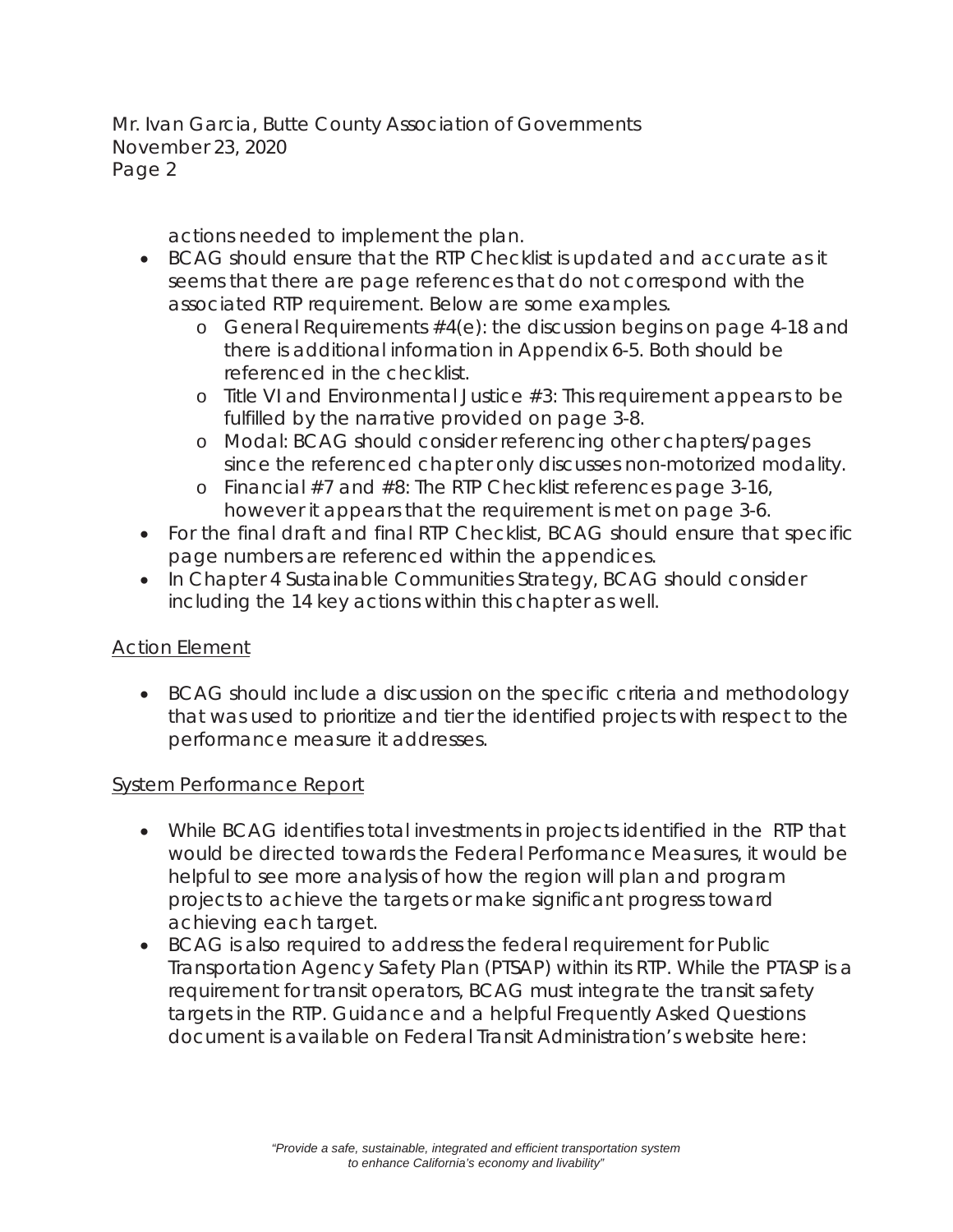> https://www.transit.dot.gov/regulations-and-programs/safety/publictransportation-agency-safety-program/metropolitan-planning

• BCAG should also consider including a discussion about how they coordinated with cities, counties, and any other relevant local jurisdictions with respect to federal performance targets.

## Consultation/Cooperation:

- Appendix 3 Public Involvement Documentation currently does not include any public comments that have been received. In the final draft, BCAG should ensure that all comments are documented, including those that were received during the public outreach and development of the RTP.
- It is unclear if BCAG included a comparison of the California State Wildlife Action Plan as this is not clearly identified in the draft RTP.

## Modal Discussion

- ORP would like to commend BCAG for their very detailed discussion of transit.
- In the Non-Motorized Transportation chapter, BCAG does a great job of describing the different classes of bikeways. We would like to suggest that BCAG also include an infographic for each classification to help the reader's understanding.
- Figures 8-5, 8-6, and 8-7 are difficult to read. BCAG should consider using a different color scheme or perhaps split the existing and proposed bicycle facilities into separate figures.
- Figures 8-9, 8-10, and 8-11 are also difficult to read. BCAG should consider using a different color scheme or consider enlarging the collision maps.

# Financial

• On page 3-5, BCAG discusses regionally significant roadways and references Appendix 7 which identifies specific roadways in Butte County that are of regional significance. Yet, no specific projects are identified. BCAG's list of financially constrained projects are in Appendix 10 but any regionally significant projects are not clearly identified. Please ensure that they are clearly labeled in the list of projects.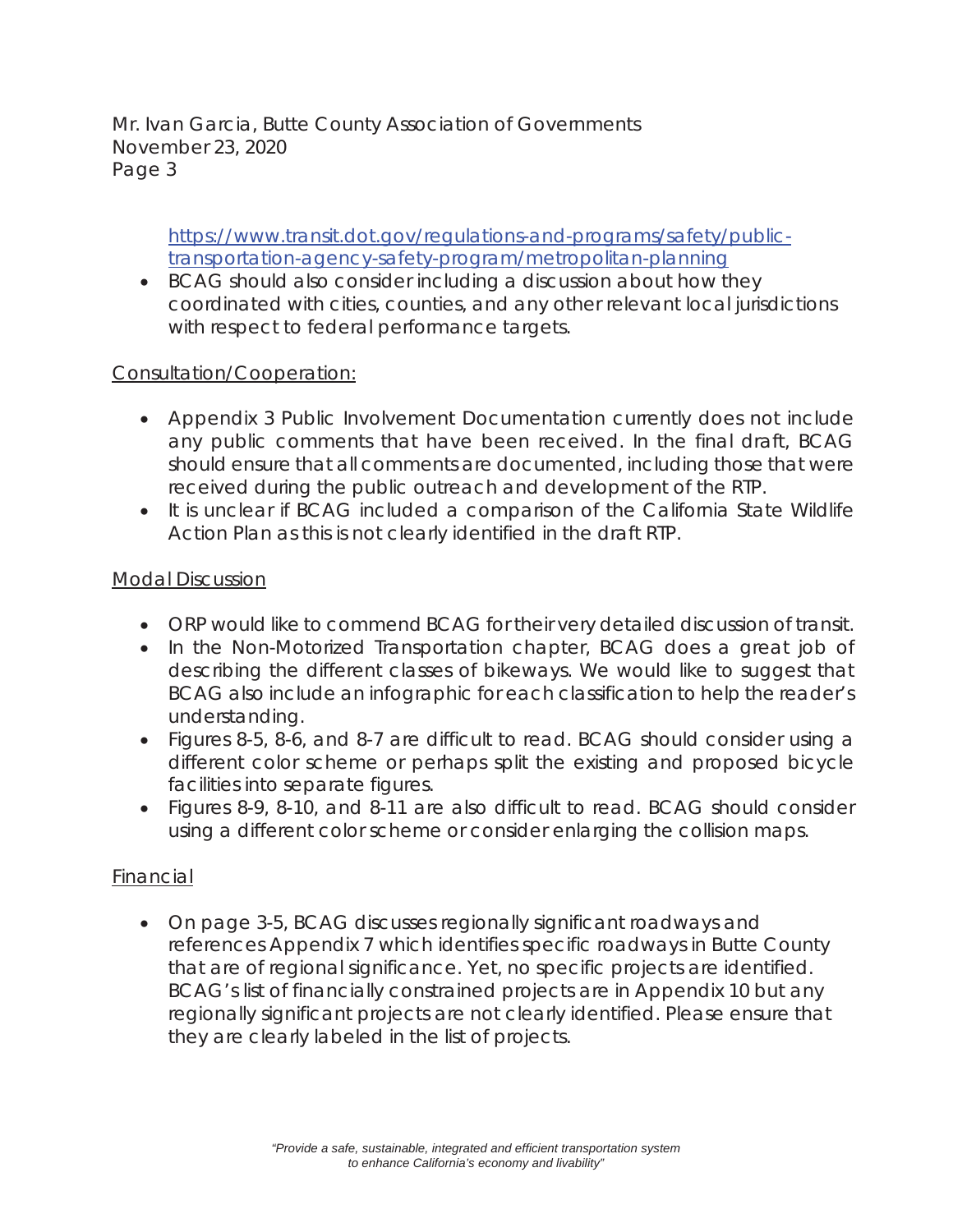## **State Planning**

## Overall Comments

- Figure 4-6 the patterns used for Area B and C are very similar and makes it difficult to differentiate between mid and long-term areas.
- The document does a great job in addressing COVID-19 impacts on the financial side, however more emphasis should be placed on how local agencies are adapting to these new challenges.

## Policy Element

- Butte County is coordinating with the CTP 2040's goals, policies, and strategies, but it might be beneficial to go into more detail about the plan's alignment with the CTP. Also, SB 391 should be mentioned because it addresses the statewide GHG emissions from the transportation sector of AB 32. The following is an example of what could be added:
	- o Senate Bill 391 (SB 391, 2009) required the California Department of Transportation to prepare the California Transportation Plan (CTP), the State's long-range transportation plan by December 2015, to reduce GHG emissions and VMT. The Plan states this system must reduce GHG emissions to 1990 levels from current levels by 2020, and 80 percent below the 1990 levels by 2050 as described by AB 32 and Executive Order S-03-05. The CTP 2040 demonstrated how major metropolitan areas, rural areas, and state agencies can coordinate planning efforts to achieve critical statewide goals. It is important to align and implement the goals, policies, and strategies laid out in the CTP 2040, and to continue coordination and collaboration with Caltrans during the development of the CTP 2050 update that will be adopted in December of 2020.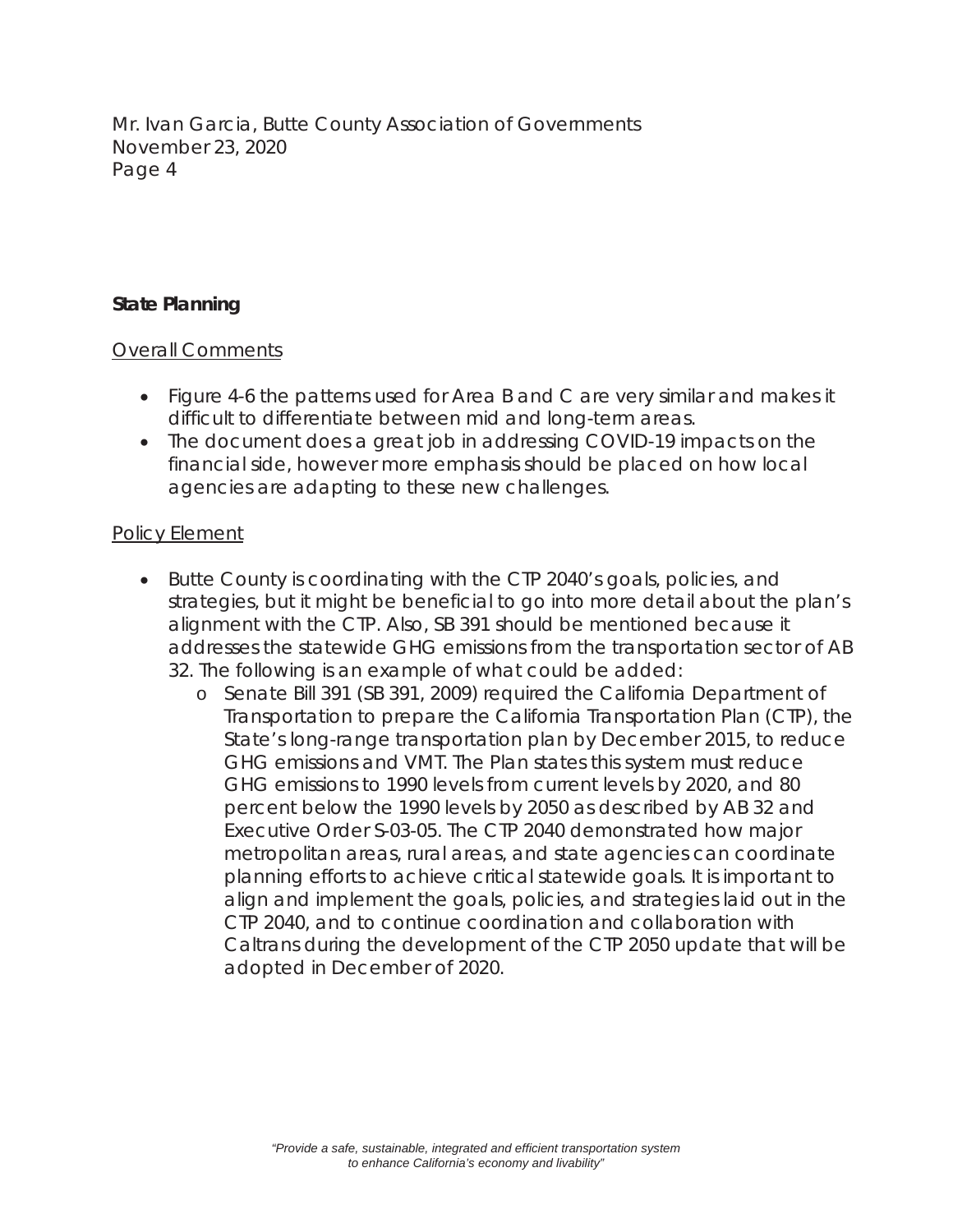# **Smart Mobility and Climate Change**

## Policy Element

- Objective 2.3: Add other public engagement methods that BCAG uses, such as bilingual advertising for meetings on buses or social media. Or perhaps 12.3 is a better location for outreach specifics.
- Objective 3.1.1 references BCAG's efforts to increase passenger rail service in Butte County including San Joaquin's Amtrak service to Oroville
- Objective 8.1: Include BCAG's efforts to run transit vehicles using renewable energy/fuel.

## Transit

- Page 7-4 & 7-5: Route numbers and labels on maps are hard to read.
- Figure 7-15: Table shows age of all vehicles is 2 years, but this is inconsistent with the vehicle year.
- Page 7-28: Why are there no routes in the Mid-Term Plan for Southeast Chico, specifically the vicinity of 20th Street at Bruce Road? This is the site of huge current and future growth. Thousands of housing units are in the works at Merriam Park, Stonegate, and Valley's Edge. Additionally, the existing Doe Mill neighborhood and the Courthouse at Merriam Park need a bus stop. Currently, Route 7 serves the Courthouse. If this information is from the 2015 TNMP, I hope these needs are being studied currently and will be updated.
- Figure 7-28 and relevant text: Is route 1 replacing the 14  $&17$  routes which currently run from DTC, along Park Ave to the Mall area? This would be

## Non-Motorized Transportation

• Page 8-5: Existing Levels of Walking and Bicycling – Educational commutes by walking/biking are not considered work trips by the ACS, and this should be noted as a large percentage of students walk and bike to CSUC and schools.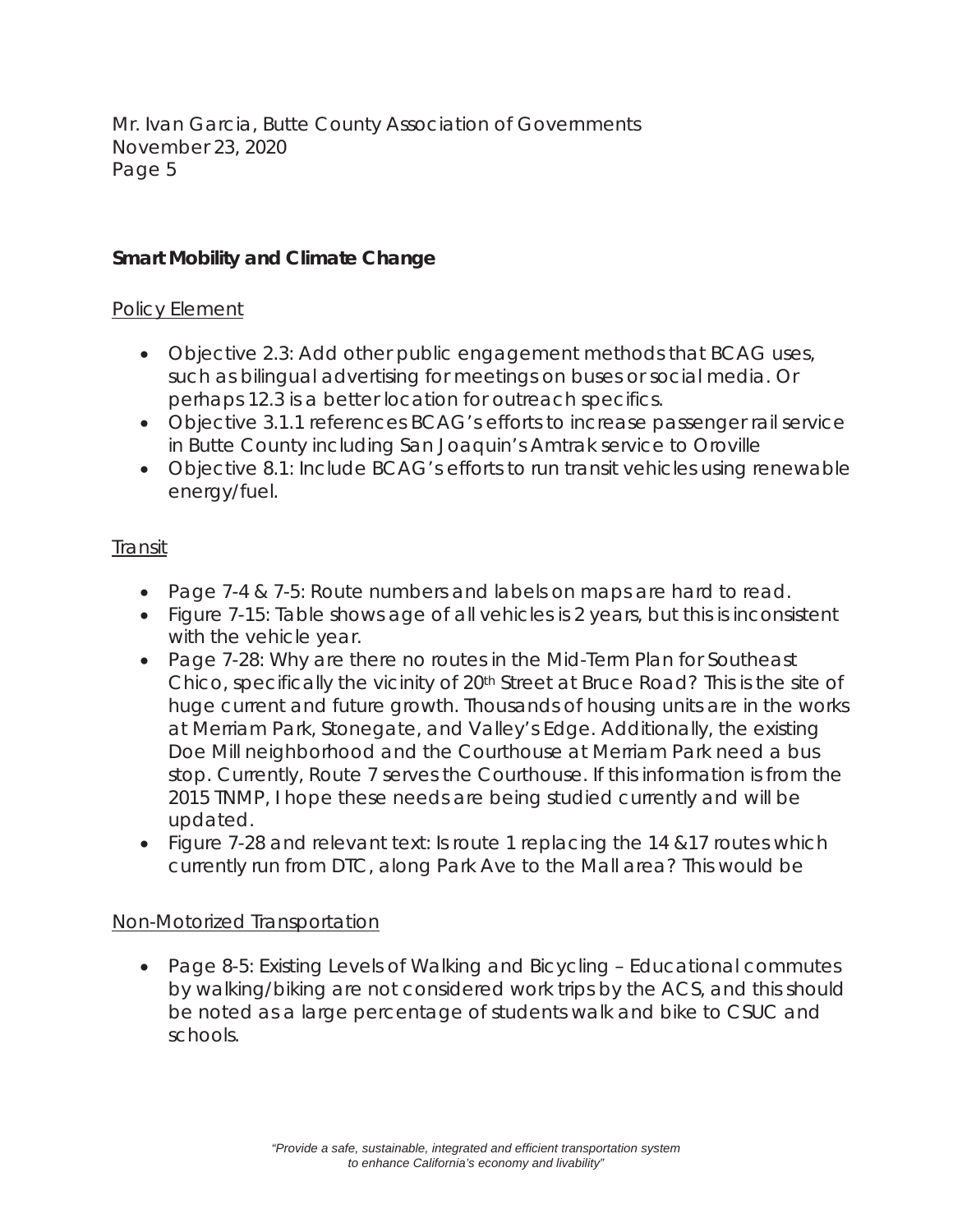## Rail

• Figure 11-1: This map should clarify that the rail line running through Oroville is freight-only, since the title is Passenger Rail Service Map.

# **Appendixes**

x It would be helpful to reference appendixes in the main document and include the appendix number.

If you have any question regarding these comments or require additional information, please contact Nima Kabirinassab, Intergovernmental Review Coordinator for Butte County, by phone (530) 741-5452 or via email at Nima.Kabirinassab@dot.ca.gov.

Sincerely,

Sukhwinder Takhar

SUKHVINDER (SUE) TAKHAR Deputy District Director Planning, Local Assistance, and Sustainability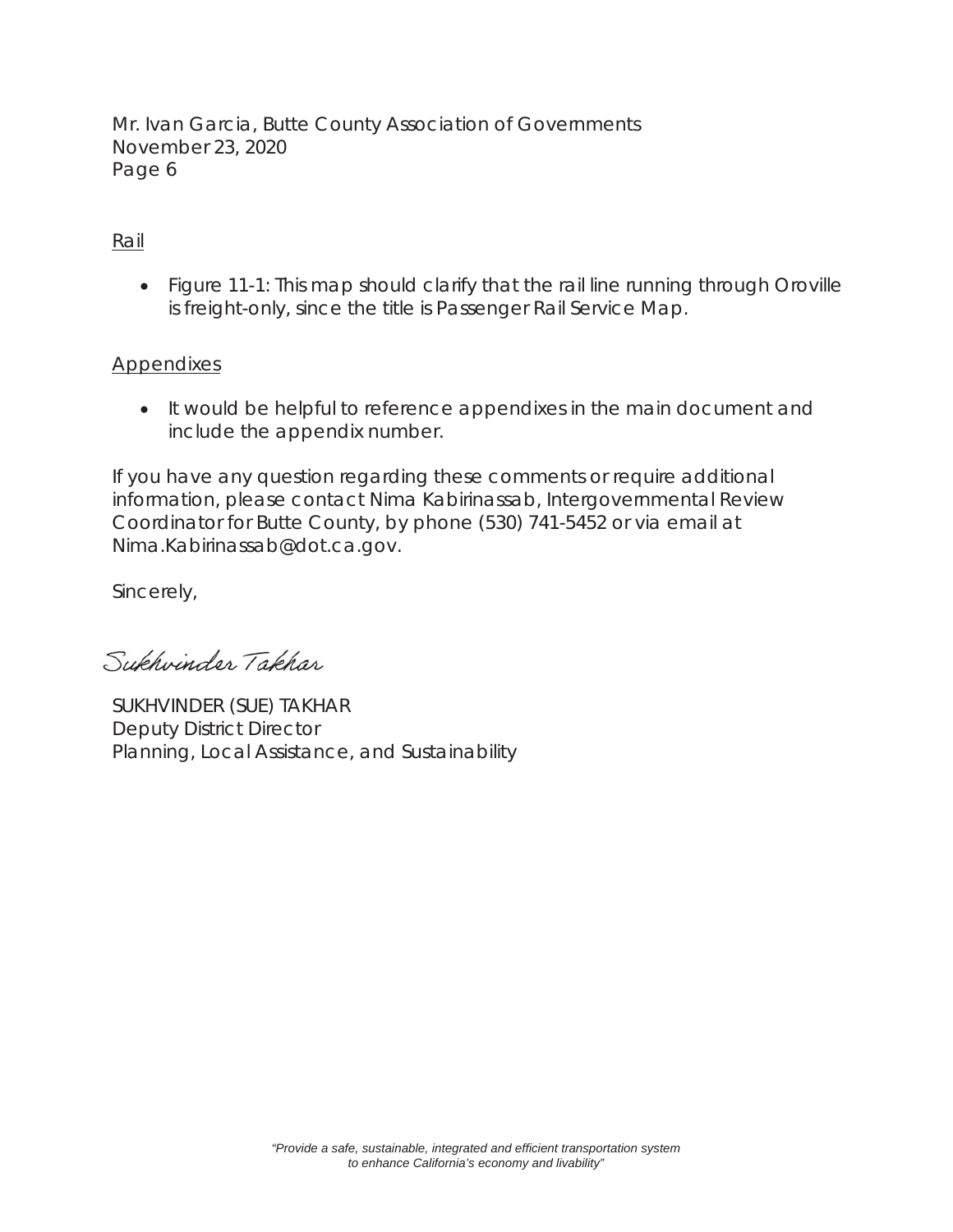#### **RESPONSE TO CALTRANS COMMENTS:**

#### **Regional Planning**

Thank you for the opportunity to review and comment on the Butte County Association of Governments (BCAG) Draft Regional Transportation Plan (RTP). Our review concluded that the plan will require additional elements and clarifications to meet state and federal requirements. We would like to offer the comments below to assist in the development of the plan.

## General Comments

• Caltrans would like to commend BCAG for providing a well-written and detailed RTP that clearly identifies the region's goals, objectives, and actions needed to implement the plan.

## **RESPONSE: Thank you.**

• BCAG should ensure that the RTP Checklist is updated and accurate as it seems that there are page references that do not correspond with the associated RTP requirement. Below are some examples.

- o General Requirements #4(e): the discussion begins on page 4-18 and there is additional information in Appendix 6-5. Both should be referenced in the checklist.
- $\circ$  Title VI and Environmental Justice  $\#3$ : This requirement appears to be fulfilled by the narrative provided on page 3-8.
- o Modal: BCAG should consider referencing other chapters/pages since the referenced chapter only discusses non-motorized modality.
- o Financial #7 and #8: The RTP Checklist references page 3-16, however it appears that the requirement is met on page 3-6.

## **RESPONSE: The RTP Checklist has been updated.**

• For the final draft and final RTP Checklist, BCAG should ensure that specific page numbers are referenced within the appendices.

## **RESPONSE: Appendices were referenced due to the numerous pages which satisfies the requirement. BCAG will consult with Caltrans on a preferred 2024 RTP/SCS format.**

• In Chapter 4 Sustainable Communities Strategy, BCAG should consider including the 14 key actions within this chapter as well.

**RESPONSE: Thank you for the comment. The Chapter has been updated.**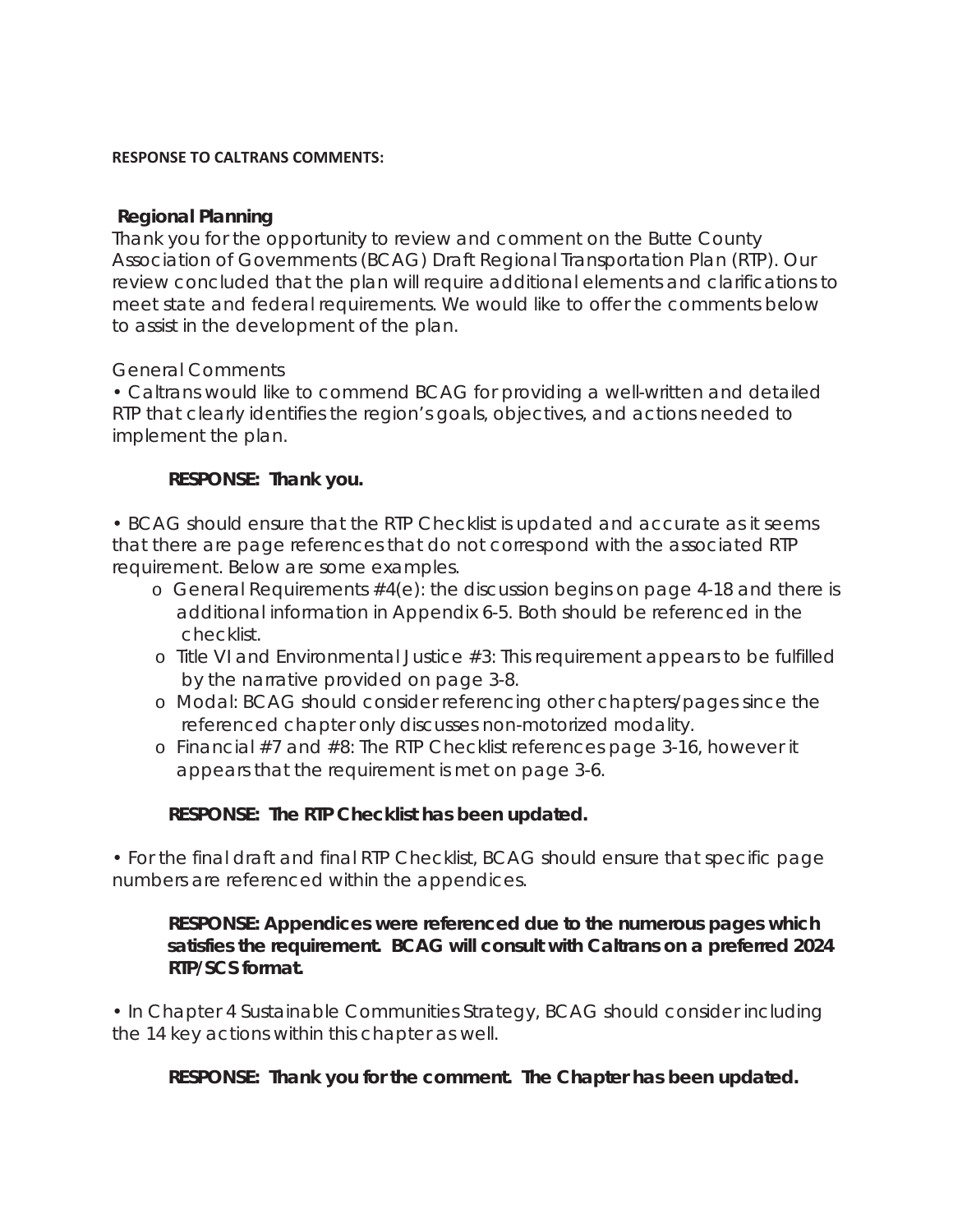Action Element

• BCAG should include a discussion on the specific criteria and methodology that was used to prioritize and tier the identified projects with respect to the performance measure it addresses.

## **RESPONSE: Thank you for the comment. Chapter 6 has been updated. BCAG will also expand this discussion as part of the comprehensive update in the 2024 RTP/SCS.**

System Performance Report

• While BCAG identifies total investments in projects identified in the RTP that would be directed towards the Federal Performance Measures, it would be helpful to see more analysis of how the region will plan and program projects to achieve the targets or make significant progress toward achieving each target.

• BCAG is also required to address the federal requirement for Public Transportation Agency Safety Plan (PTSAP) within its RTP. While the PTASP is a requirement for transit operators, BCAG must integrate the transit safety targets in the RTP. Guidance and a helpful Frequently Asked Questions document is available on Federal Transit Administration's website here:

https://www.transit.dot.gov/regulations-and-programs/safety/public-transportationagency-safety-program/metropolitan-planning • BCAG should also consider including a discussion about how they coordinated with cities, counties, and any other relevant local jurisdictions with respect to federal performance targets.

**RESPONSE: BCAG added a notation in the System Performance Report stating that the PTASP data is preliminary until approval by the BCAG Board in January 2020. BCAG is required to review this with the Transportation Advisory Committee and Board prior to finalizing. The FHWA due date to comply is July 2021. The requirement will be included in the new 2021 FTIP scheduled for adoption in February 2021 and amended into the 2020 RTP/SCS before July 2021.**

#### Consultation/Cooperation:

• Appendix 3 Public Involvement Documentation currently does not include any public comments that have been received. In the final draft, BCAG should ensure that all comments are documented, including those that were received during the public outreach and development of the RTP.

• It is unclear if BCAG included a comparison of the California State Wildlife Action Plan as this is not clearly identified in the draft RTP.

#### **RESPONSE: BCAG received one letter of comments from Caltrans.**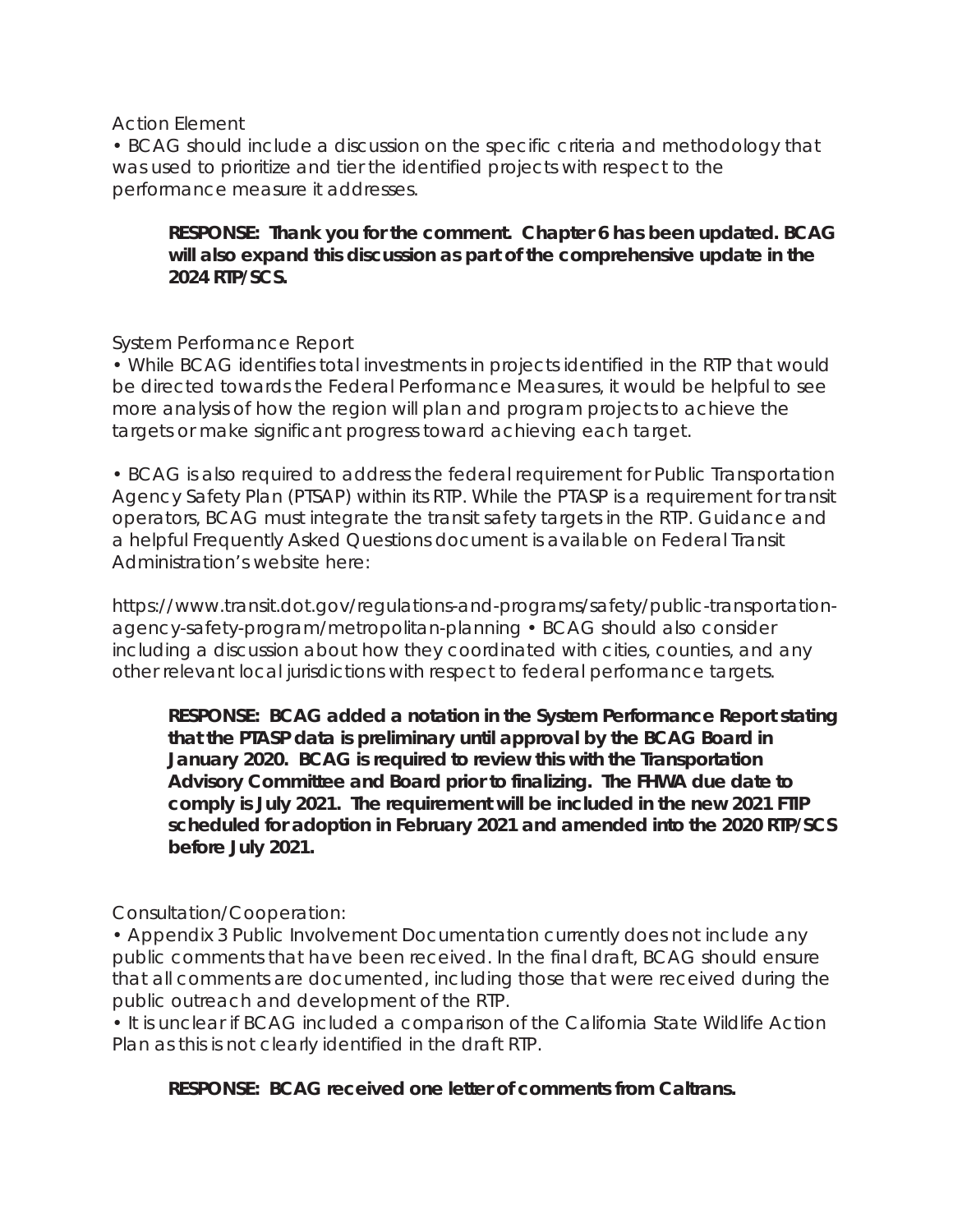Modal Discussion

• ORP would like to commend BCAG for their very detailed discussion of transit.

• In the Non-Motorized Transportation chapter, BCAG does a great job of describing the different classes of bikeways. We would like to suggest that BCAG also include an infographic for each classification to help the reader's understanding.

• Figures 8-5, 8-6, and 8-7 are difficult to read. BCAG should consider using a different color scheme or perhaps split the existing and proposed bicycle facilities into separate figures.

• Figures 8-9, 8-10, and 8-11 are also difficult to read. BCAG should consider using a different color scheme or consider enlarging the collision maps.

#### **RESPONSE: Thank you for the comment. BCAG will consider expanding this chapter as part of the comprehensive update in the 2024 RTP/SCS. The 2024 RTP/SCS will begin upon conclusion of the Post Camp Fire Regional Study. BCAG will consult Caltrans on a preferred format. New maps and figures are being prepared as part of the Transit and Non Motorized Plan (TNMP) update.**

Financial

• On page 3-5, BCAG discusses regionally significant roadways and references Appendix 7 which identifies specific roadways in Butte County that are of regional significance. Yet, no specific projects are identified. BCAG's list of financially constrained projects are in Appendix 10 but any regionally significant projects are not clearly identified. Please ensure that they are clearly labeled in the list of projects.

**RESPONSE: The regionally significant road network defines the system in Appendix 7. Within this network, certain projects are included in the financially constrained projects and defined in Appendix 10. For the purposes of categorizing "Regionally Significant Projects", BCAG has labeled the SR 70 Corridor of Projects as the only projects meeting this criterion. The project description has been updated for these projects.**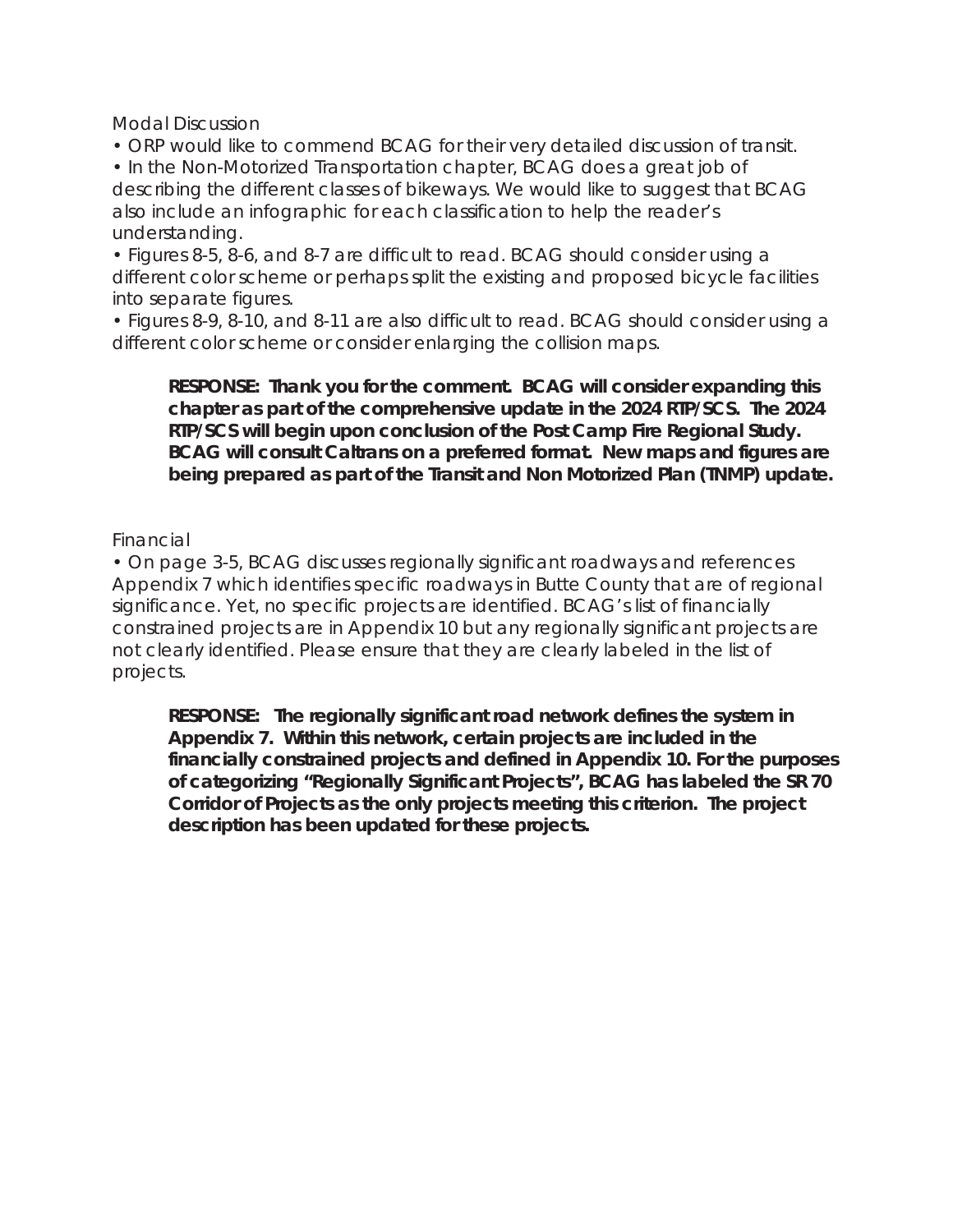*"Provide a safe, sustainable, integrated and efficient transportation system to enhance California's economy and livability"* 

#### **State Planning**

Overall Comments

• Figure 4-6 the patterns used for Area B and C are very similar and makes it difficult to differentiate between mid and long-term areas.

• The document does a great job in addressing COVID-19 impacts on the financial side, however more emphasis should be placed on how local agencies are adapting to these new challenges.

## **RESPONSE: Thank you for the comment. Updated figures will be developed and included in the 2024 RTP/SCS.**

## Policy Element

• Butte County is coordinating with the CTP 2040's goals, policies, and strategies, but it might be beneficial to go into more detail about the plan's alignment with the CTP. Also, SB 391 should be mentioned because it addresses the statewide GHG emissions from the transportation sector of AB 32. The following is an example of what could be added: o Senate Bill 391 (SB 391, 2009) required the California Department of Transportation to prepare the California Transportation Plan (CTP), the State's long-range transportation plan by December 2015, to reduce GHG emissions and VMT. The Plan states this system must reduce GHG emissions to 1990 levels from current levels by 2020, and 80 percent below the 1990 levels by 2050 as described by AB 32 and Executive Order S-03-05. The CTP 2040 demonstrated how major metropolitan areas, rural areas, and state agencies can coordinate planning efforts to achieve critical statewide goals. It is important to align and implement the goals, policies, and strategies laid out in the CTP 2040, and to continue coordination and collaboration with Caltrans during the development of the CTP 2050 update that will be adopted in December of 2020.

#### **RESPONSE: Thank you for the comment. Chapter 2 has been updated to include the example provide.**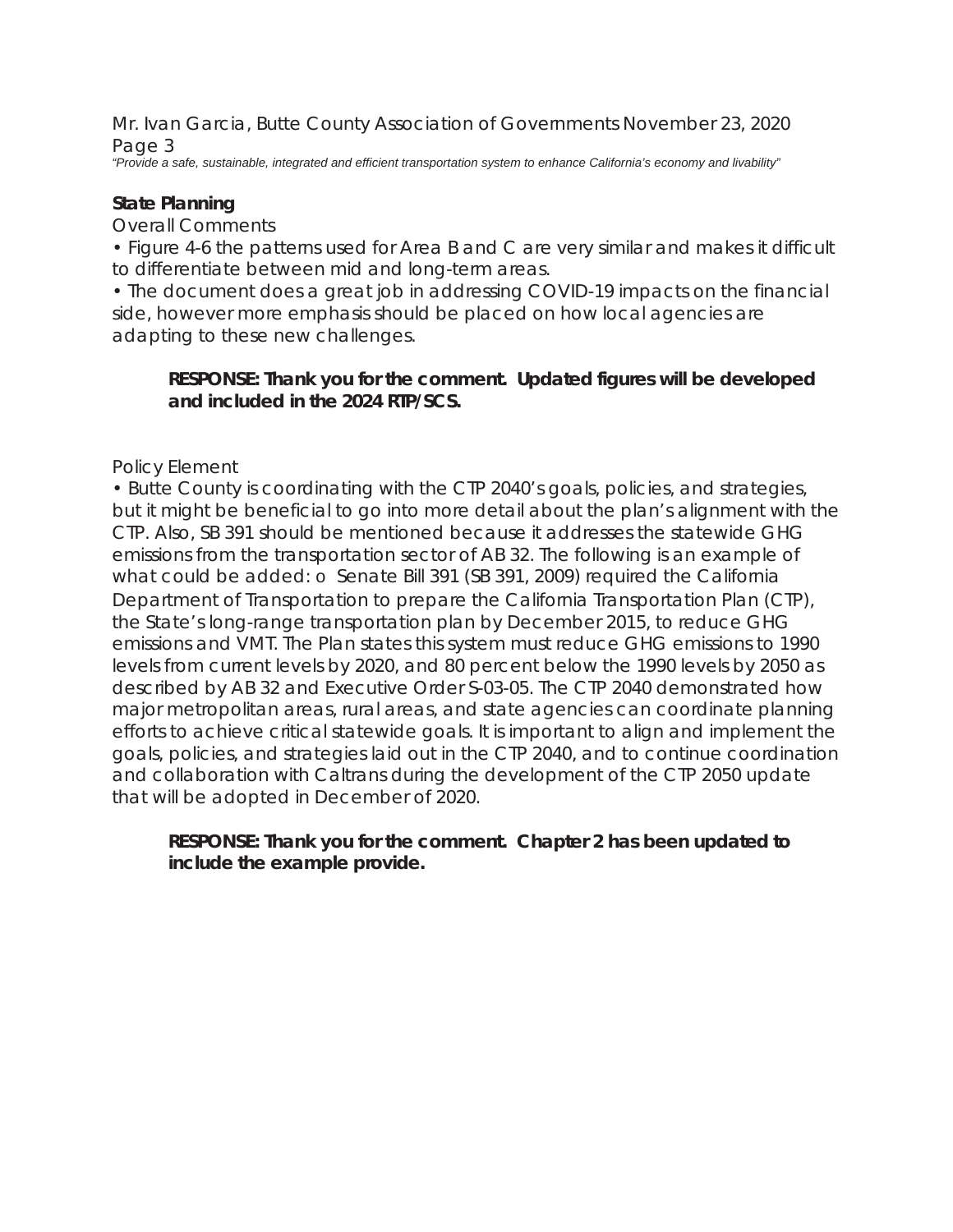*"Provide a safe, sustainable, integrated and efficient transportation system to enhance California's economy and livability"* 

## **Smart Mobility and Climate Change**

Policy Element

• Objective 2.3: Add other public engagement methods that BCAG uses, such as bilingual advertising for meetings on buses or social media. Or perhaps 12.3 is a better location for outreach specifics.

• Objective 3.1.1 references BCAG's efforts to increase passenger rail service in Butte County including San Joaquin's Amtrak service to Oroville

• Objective 8.1: Include BCAG's efforts to run transit vehicles using renewable energy/fuel.

**RESPONSE: Thank you for the comment. BCAG will consider expanding the Policy Element as part of the comprehensive update in the 2024 RTP/SCS or through an amendment. Updating the policy element would require review of the updated language to its advisory committees and Board prior to approval.** 

#### Transit

• Page 7-4 & 7-5: Route numbers and labels on maps are hard to read.

**RESPONSE: Maps are for reference, higher resolution maps are posted online at the B-Line website.**

• Figure 7-15: Table shows age of all vehicles is 2 years, but this is inconsistent with the vehicle year.

## **RESPONSE: Noted, thank you.**

• Page 7-28: Why are there no routes in the Mid-Term Plan for Southeast Chico, specifically the vicinity of 20th Street at Bruce Road? This is the site of huge current and future growth. Thousands of housing units are in the works at Merriam Park, Stonegate, and Valley's Edge. Additionally, the existing Doe Mill neighborhood and the Courthouse at Merriam Park need a bus stop. Currently, Route 7 serves the Courthouse. If this information is from the 2015 TNMP, I hope these needs are being studied currently and will be updated.

## **RESPONSE: This is being considered in the TNMP update and will be addressed in the 2024 RTP/SCS Update.**

• Figure 7-28 and relevant text: Is route 1 replacing the 14 &17 routes which currently run from DTC, along Park Ave to the Mall area? This would be

**RESPONSE: B-Line no longer has a Route 1 (and a Route 6). Route 1 mentioned in Fig 7-28 was a suggestion that was not directly implemented (as this Mid-Term idea is still several years out). Instead, in 2015, Route 15S was reconfigured into Routes 14 & 17, while Route 15N was changed to just Route 15. These changes helped to fulfill some of concepts proposed by this recommendation. This is being addressed in the TNMP update.**